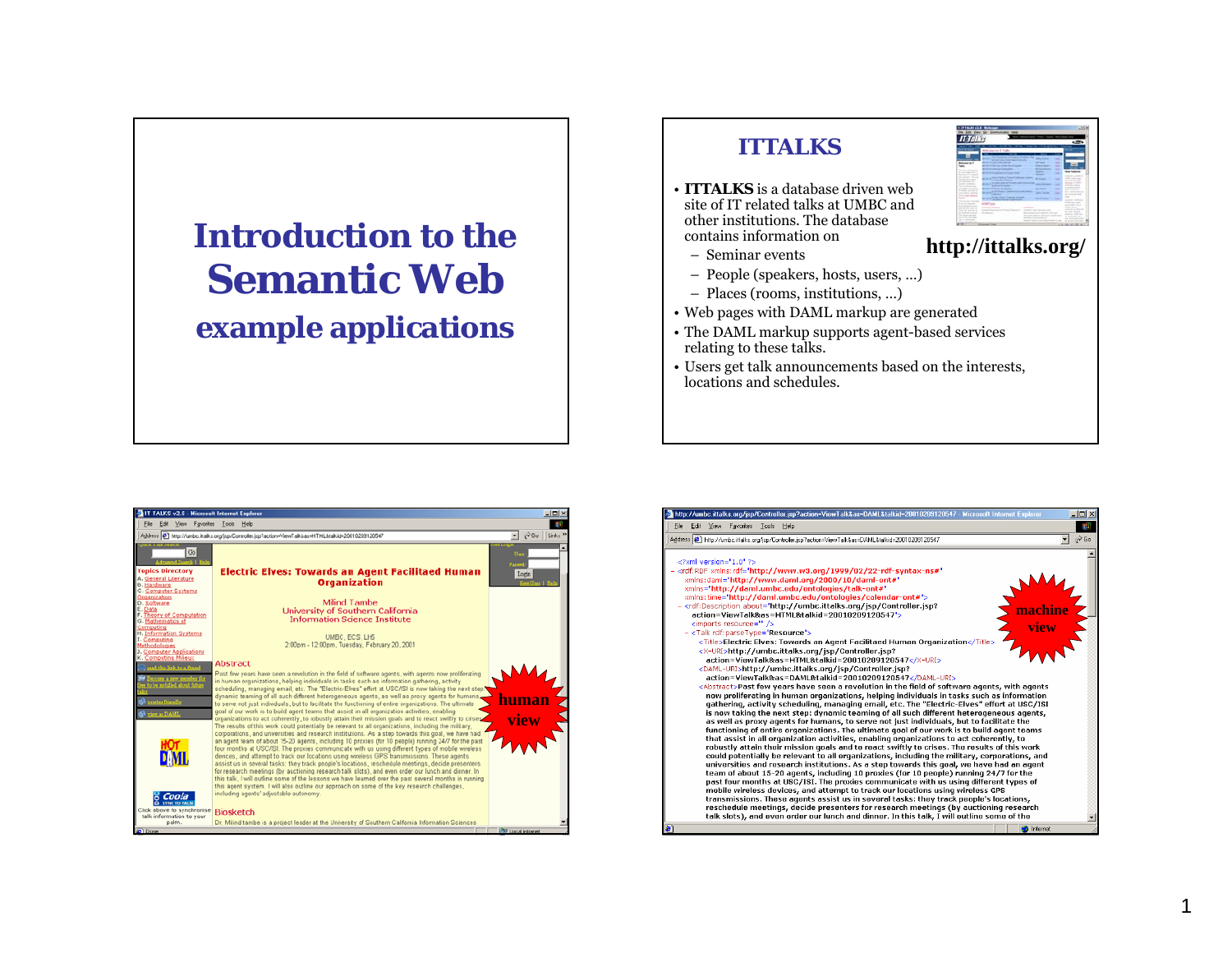



## **http://ebiquity.umbc.edu/**

- Our research group's web site generate both HTML and OWL.
- **HOW?** This is relatively easy since the content is in a database.
- PHP is sufficient for the job.
- HTML pages have links to corresponding OWL
- **WHY?** This exposes the information to programs and agents – no more web scraping.



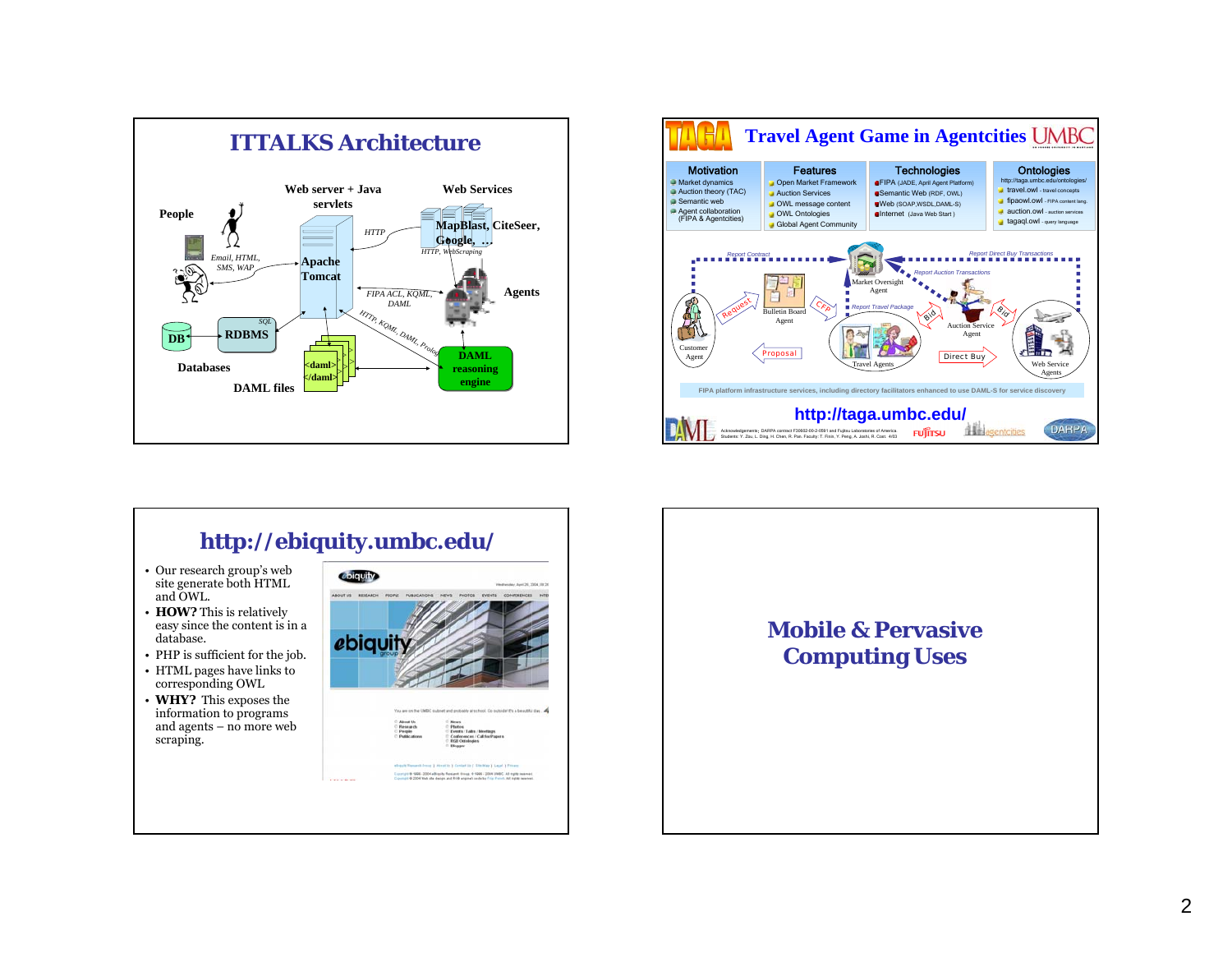

## **OWL as an Ontology Language**

- Key Benefits
	- Helps to separate the task of knowledge engineering and system engineering
	- Helps to define "semantic" specifications for applications that exploit KR and reasoning
	- Opens the door to the Semantic Web for mobile and pervasive computing applications
		- Gaining access to a vast amount of information on the Web
		- Applications will be less restricted by their sensing capability

- Key benefits
	- Enables **semantic** service discovery and matching
		- Expressing more detailed and more precise service description
	- Provides a means for ubiquitous service composition
	- Allows intelligent applications to have fine-grain control over system execution



- E.g. is it economic to print using a close by printer?
- E.g. is it polite to display my email using the room's project?

# **OWL as a Service Description Lang. OWL as a Language for Interoperability**



#### Key benefits

•

- Encourages independently developed systems to interoperate
	- A standard language backed up the W3C
	- Industrial organizations tend to follow W3C standards
	- Amateurs tend to develop programs based on W3C standards
- Enables knowledge sharing and reasoning
	- APIs for processing RDF/XML -- the normative exchange syntax of OWL -- are widely available and suitable for building commercial strength applications
	- OWL has well defined language semantics for building OWL reasoners. A few number of OWL reasoners are now available.
- Provides standard constructs for ontology mapping
	- Multiple ontologies will likely to exist in a shared PerCom space
	- Ontology mapping can help apps. that adopt different ontologies to interoperate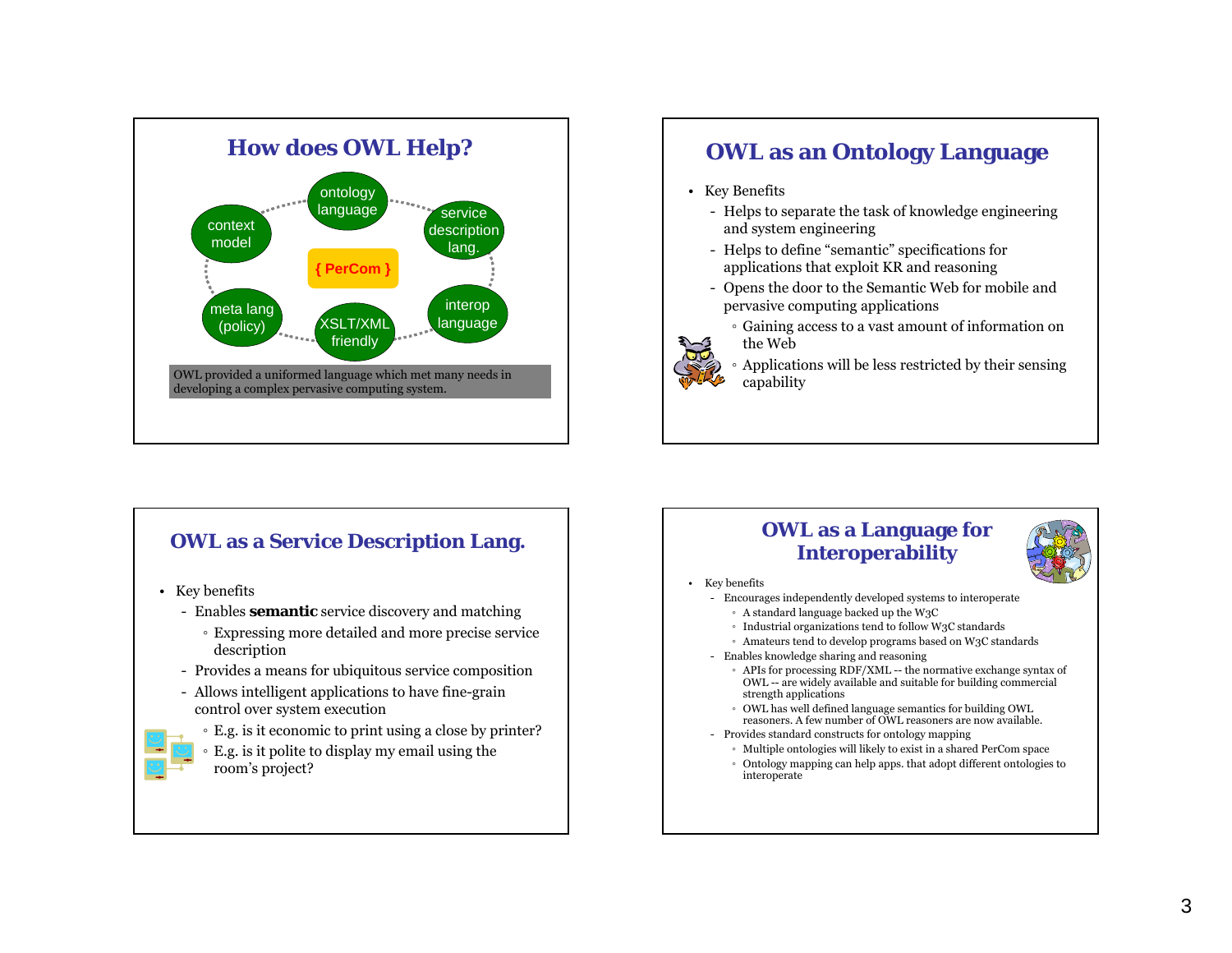

- Key benefits
	- Information expressed in OWL can be transformed into other languages for external processing
		- OWL => Prolog rules or Jess rules
		- OWL => XHTML
		- OWL => PHP, JavaScript
	- Maximizes the reusability of the knowledge that is encoded in OWL
		- Not all useful tools and applications can process OWL
		- Not all XML developers are willing to switch to OWL
		- Not all users think OWL (esp. in RDF/XML) is easily readable

### **OWL as a Meta Language**

- Key benefits
	- Helps to define new languages to control the high level behavior of a complex system (e.g. policy languages)
		- It's inflexible to adjust the dynamic behavior of a complex system by writing low level code
		- Using meta languages, users can change system behavior without needing to change the low-level system implementation
	- Meta languages (e.g. policy) defined using OWL can be used to work with other knowledge that is expressed in OWL
		- Security -- define policy to control actions that are expressed in OWL
		- Privacy protection -- define policy to protect user private information that are expressed in OWL

## **OWL for Defining Context Model**

- Key benefits
	- Helps to overcome semantic ambiguities in representing contexts using programming languages
		- Java representations of contextual knowledge has limited expressiveness
		- OWL representations have well defined semantics
	- Encourages the reuse of previously defined context model
		- Generic context models (e.g., time, space, actions, policy) can shared and reused by different context-aware systems
		- Tools (e.g., reasoners, APIs) associated with these generic context models often can also be used by different system implementations

## **Ontology-Driven PerCom Systems**

|                                                        | Context<br>modeling | Interop.<br>Language | <b>Define</b><br>Meta-Lang.<br>(Policy) | Enhance<br>service<br>discovery | <b>XML/XSLT</b><br>Integration |
|--------------------------------------------------------|---------------------|----------------------|-----------------------------------------|---------------------------------|--------------------------------|
| myCampus<br>(CMU)                                      | x                   | x                    | x                                       |                                 | x                              |
| Task<br><b>Computing</b><br>(Fujitsu)                  |                     | х                    |                                         | x                               |                                |
| <b>EasyMeeting</b><br>(UMBC)                           | x                   | x                    | x                                       |                                 |                                |
| <b>Context Broker</b><br><b>Architecture</b><br>(UMBC) | x                   | х                    | x                                       |                                 |                                |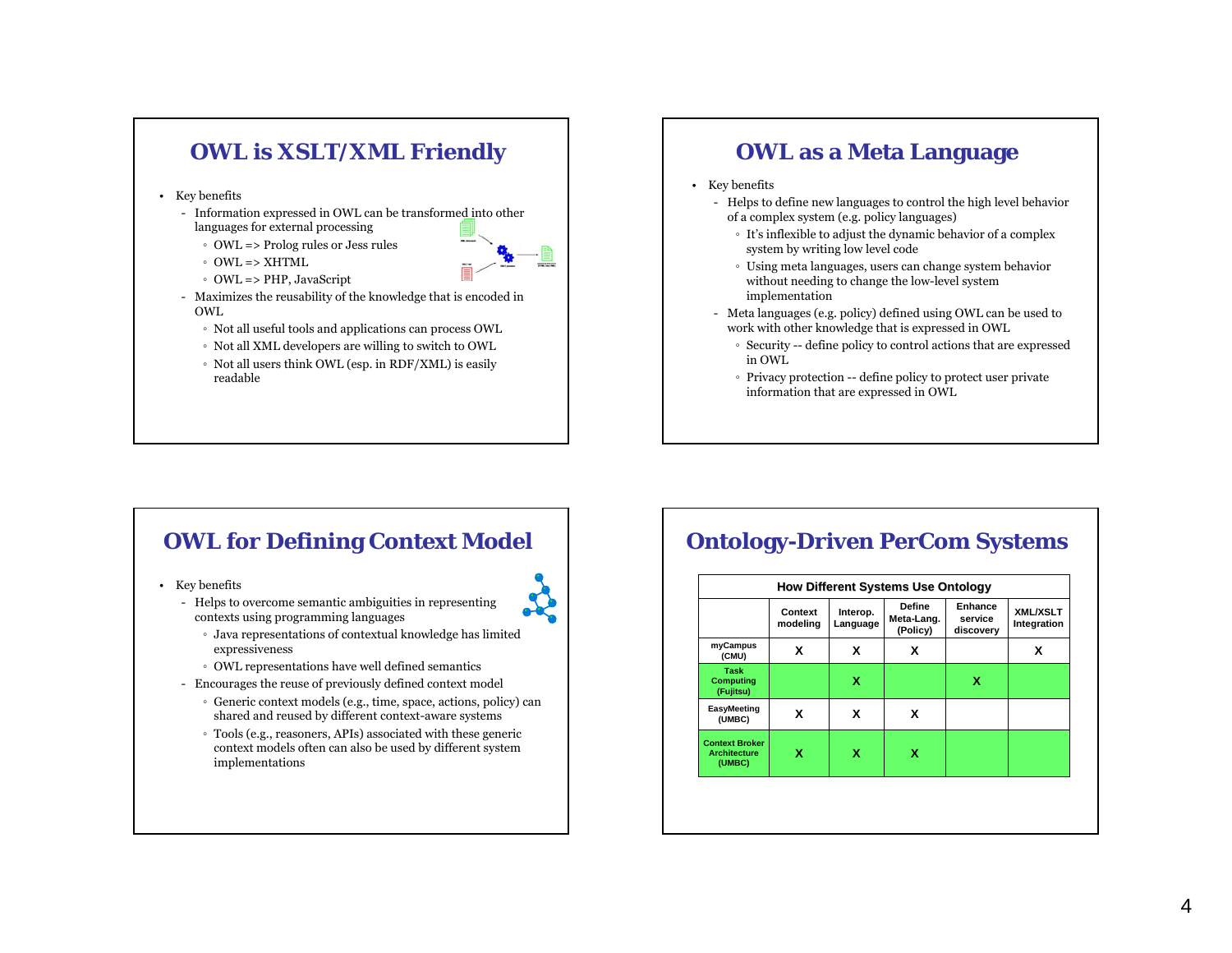





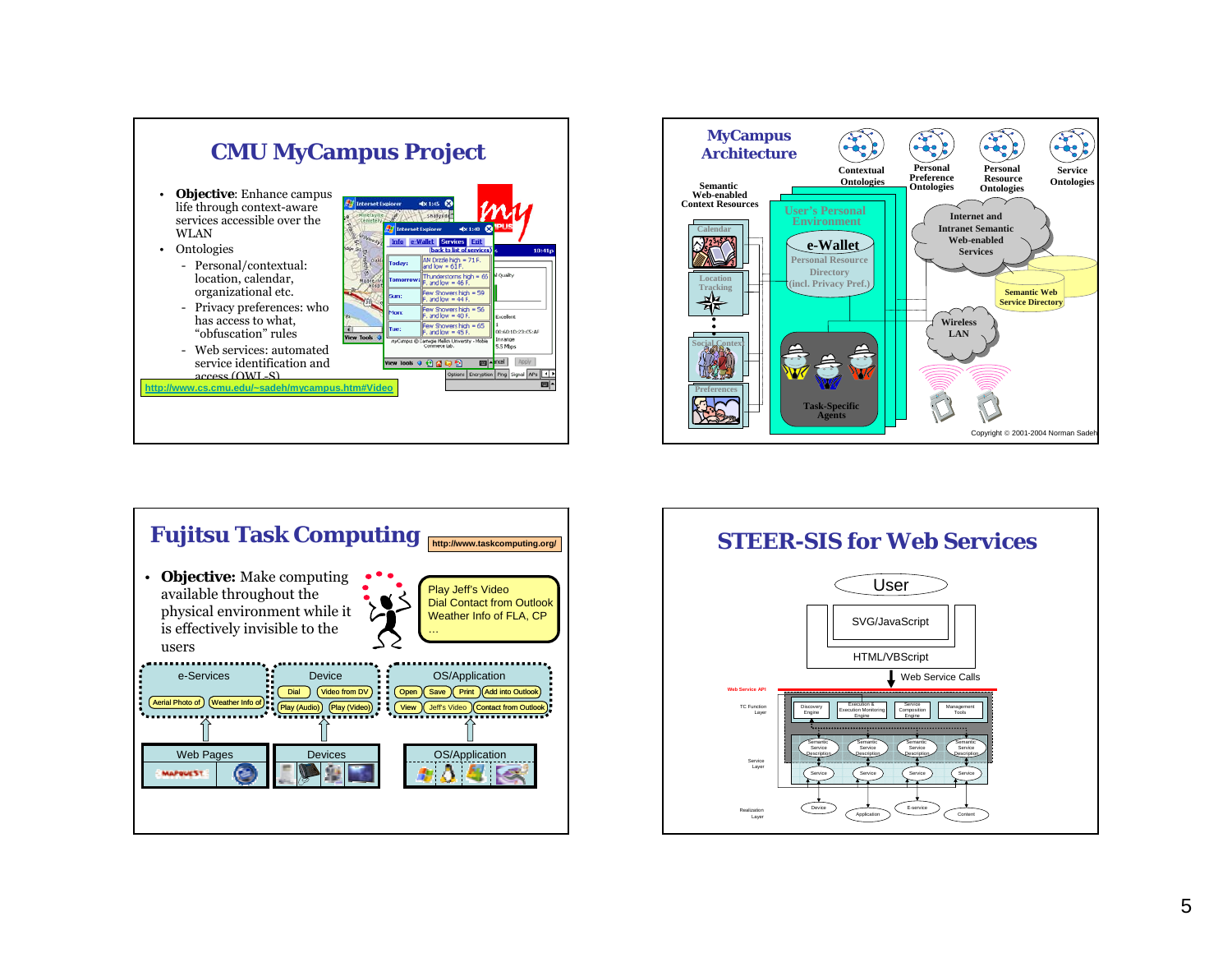